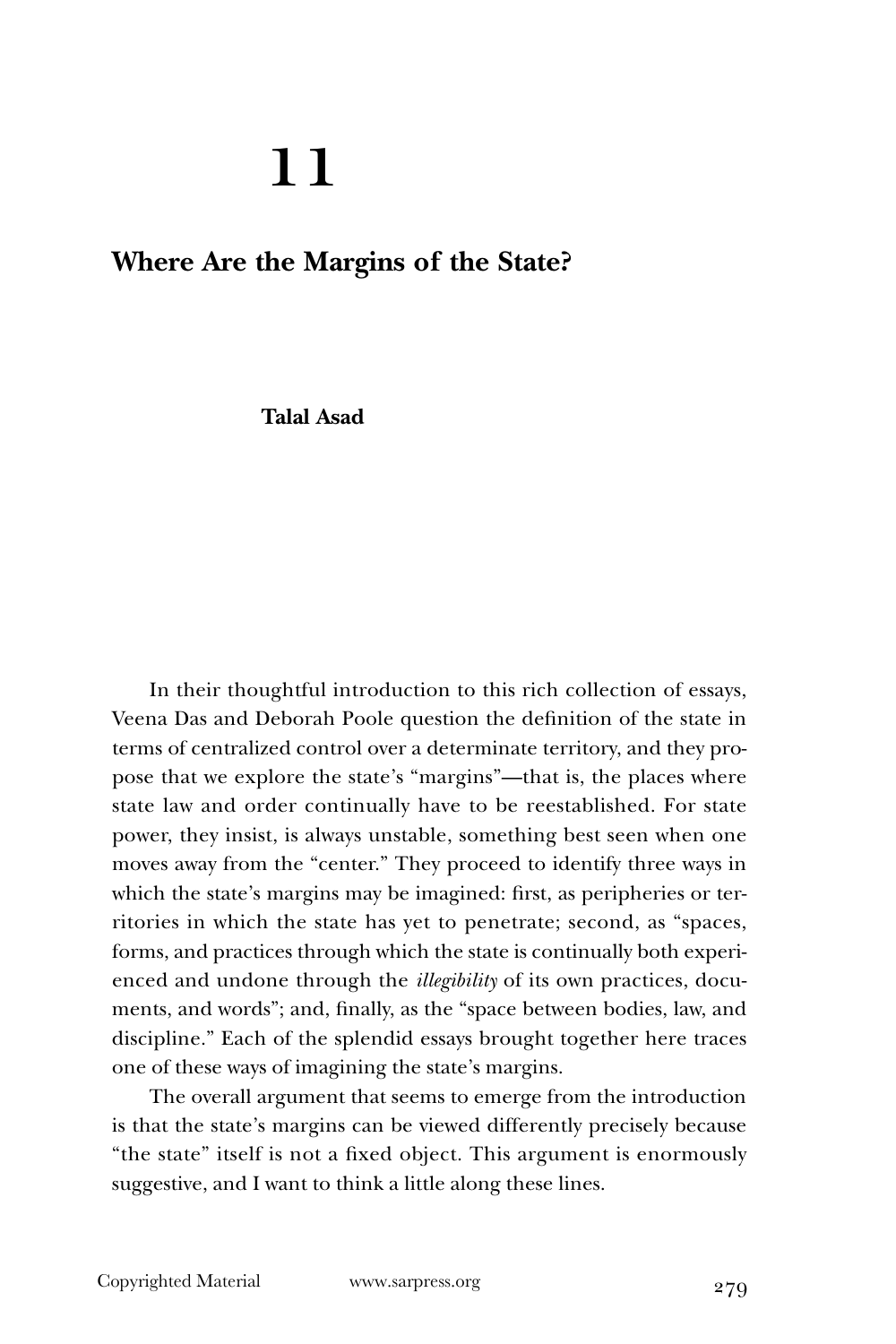The term *state* is, of course, used in a number of different discourses. These include (but are not exhausted by) the discourse of sovereign states (whether princedoms or republics) facing one another in war and peace; the discourse of state governance (in the regulation of behavior, the acquisition and distribution of resources, the care of populations, the maximization of security); and the discourse of state politics (the struggle to establish a nation-state; competition over policy). Such discourses invoke languages of law, of justice, of raison d'état, of benefit—languages that define and redefine the foundations of sovereignty and the obligations of obedience, the criteria of citizenship and nationality, the rights of self-defense and punishment. The boundaries of "the state" vary accordingly, as does its internal morphology: the different ways of determining membership and inclusion, inside and outside, the law and the exception.

The modern idea of the "state" has a complicated Western history, and a contested one at that.<sup>1</sup> In the late Middle Ages, the Latin word *status* and the vernacular equivalents *estat, stato, state* had a variety of political meanings, but mainly these words referred to the standing of rulers. According to medieval legal theories, the ruler possessed or even embodied the government. In Renaissance Italy, histories and advice books for magistrates (as well as the mirror-for-princes literature to which these eventually gave rise) initiated a tradition of practical political reasoning in the context of new city republics that gave a novel sense to the terms *status* and *stato.*

The writers in this tradition were concerned above all with the conditions for the successful maintenance of these republics—especially after their widespread usurpation by hereditary princes. Because they considered the ability to secure a particular *kind* of government (over and above the person of the ruler) to be essential, these writers tended to use the terms *status* and *stato* to refer to it. Among the conditions necessary for successful maintenance of the government was the defense of territory over which the ruler had authority—and so the land itself came to be denoted by the same words. But perhaps the most significant extension of the term *state* was its reference to the structures of administration and force by which the prince controlled his domain (*regnum* or *civitas*).

It seems to have been the humanist republicans who originated the idea of a sovereign authority that would regulate the public affairs of an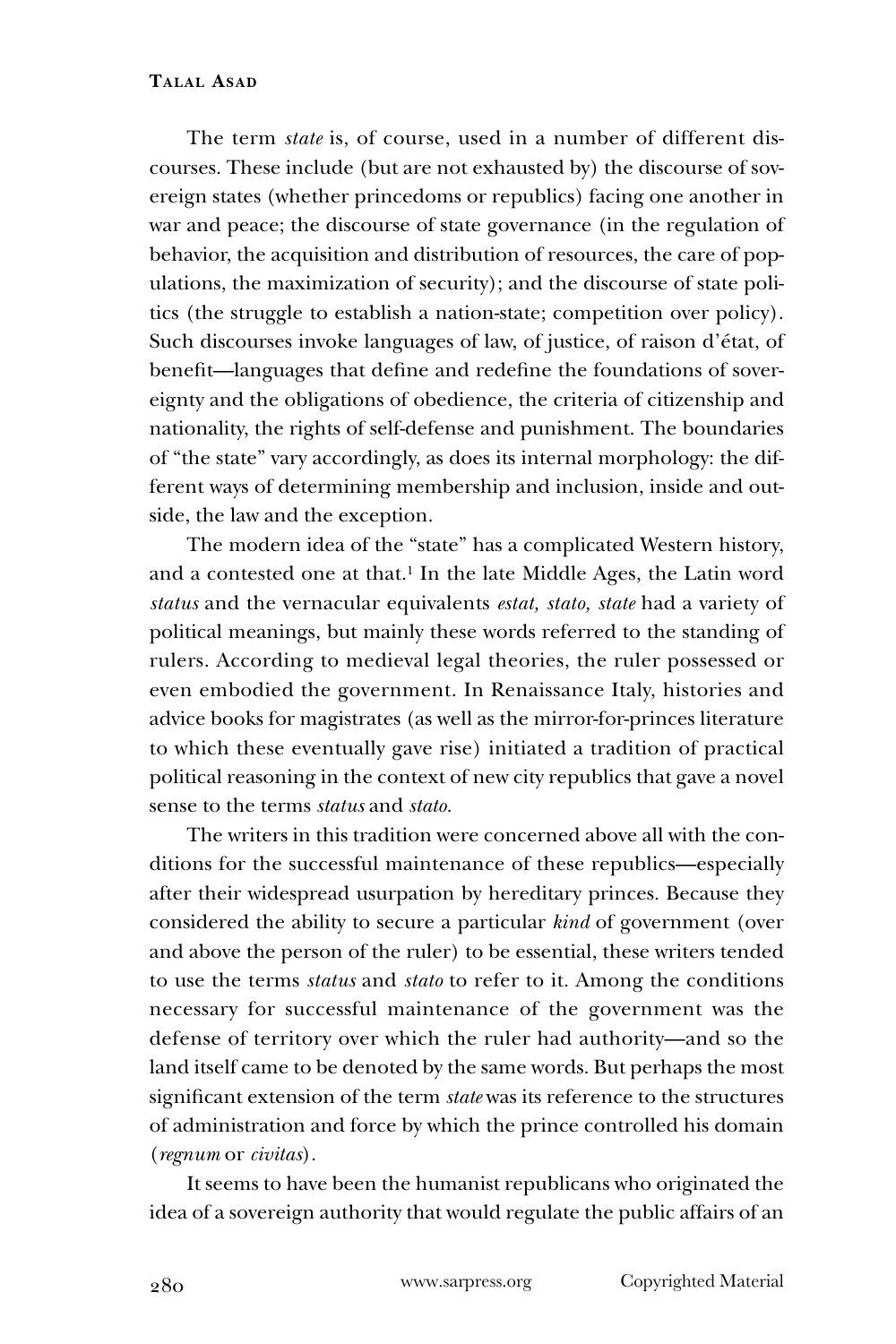independent community. And it was they who first used the word *status* or *stato* to refer to the apparatus of government that rulers were obliged to maintain. But they attained to only half the doubly abstract notion of the state as it is widely understood today. For according to the modern concept, the state is an entity with a life of its own, distinct from both governors and governed. And because of this abstraction, it can demand allegiance from both sides. For the humanist republicans, in contrast, the state (or "commonwealth" and "political society," as they preferred to call it), being an expression of the powers of the people, could not be quite detached from the entire community. Of course, they distinguished between the apparatus of government and those temporarily in charge, but they always regarded the powers established by the community in such apparatuses as essentially the powers of the community as a whole. However, the fully abstract idea of the state was developed by those who argued against this tradition of popular sovereignty, most famously Hobbes ([1651] 1968).

In this conception, the state dominates and defends the community, orders and nurtures its civil life. The state, independently of the entire population, embodies sovereignty. Far from being a myth, the state's abstract character is precisely what enables it to define and sustain the margin as a margin through a range of administrative practices. (In the republican tradition, by contrast, the sovereignty of the state is delegated by rather than alienated from its subjects. This, in a sense, makes the governing state a margin of the citizen-body it represents.)

In some critical literature on the state (especially in anthropology), one finds the word *fetish* used to suggest that because the state has an abstract character, it is merely an ideological construction and its claim to solidity and power is therefore empty. This allusion to Marx's ([1867] 1961) famous account of the commodity as a fetish seems to me unhelpful. For Marx, it will be recalled, the fetishism of commodities refers to the fact that "a definite social relation between men… assumes, in their eyes, the fantastic form of a relation between things." This points us, he argued, toward the imaginary world of religion. "In that world the productions of the human brain appear as independent beings endowed with life, and entering into relation both with one another and the human race. So it is in the world of commodities with the products of men's hands. This I call the fetishism which attaches itself to the products of labour, so soon as they are produced in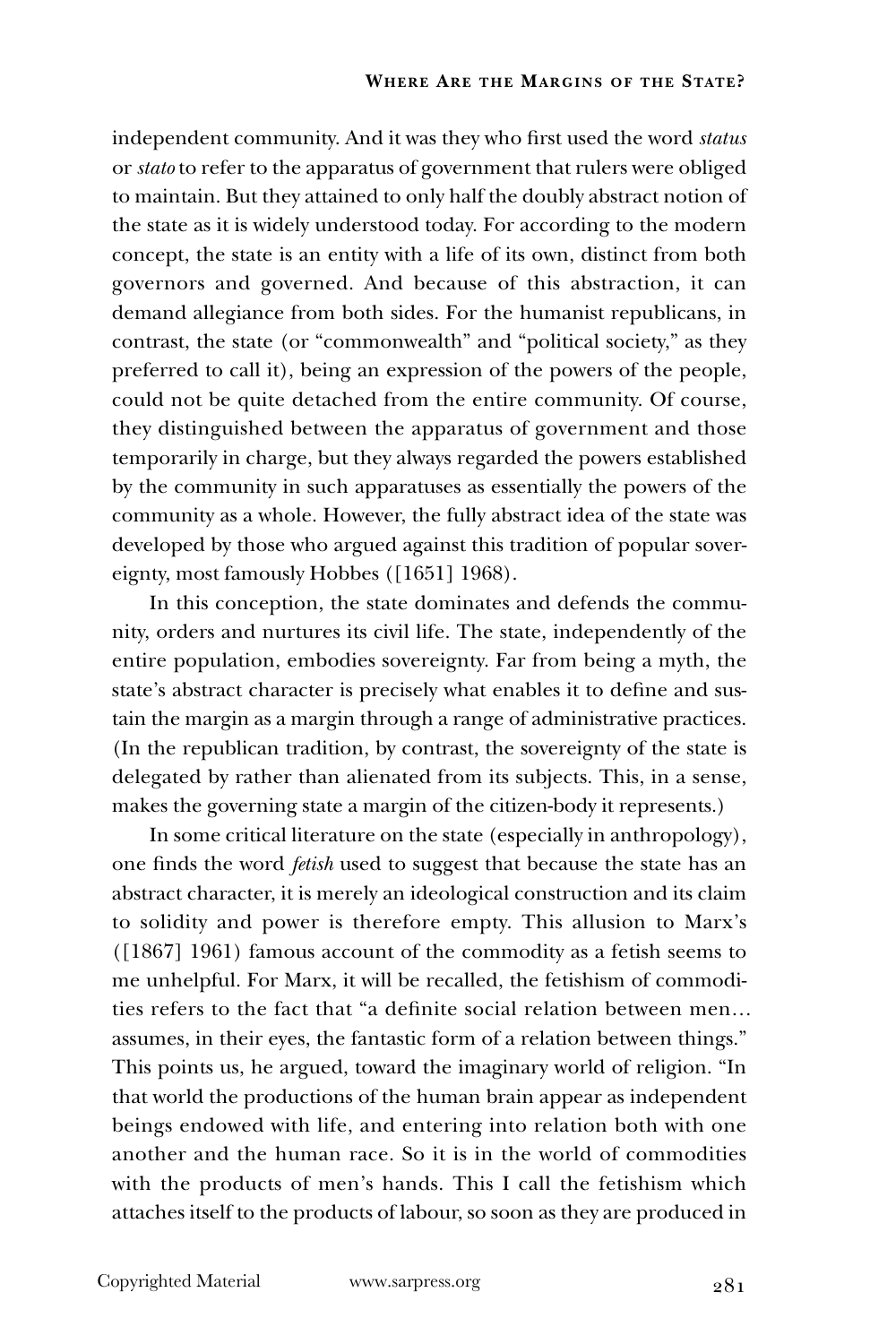### **TALAL ASAD**

commodities, and which is therefore inseparable from the production of commodities" ([1867] 1961:72). However, the reification of social relations of production that characterizes the commodity is quite different from the abstract character of the modern state. The commodity form *hides* the productive power of the laborer. It is merely inert material falsely taken to be alive. The abstract structure of the state, on the other hand, is the essential condition for the exercise of specific kinds of legal power—whether they are claimed by government or by citizens. Although officials and politicians may lie and deceive, the state's abstract character hides nothing. It is not an illusion.

This may seem all very theoretical, but part of the point I want to make is that abstraction is a necessary feature of both the state and the citizen precisely because they are concepts in modern political discourse. Abstractions are inevitably used in everyday discourse, and they inform everyday practices. When we abstract a term from one context and employ it in another, we treat something in the two contexts as equivalent. Historian of statistics Alain Desrosieres puts it thus: "The only way of understanding the recurrent opposition in politics, in history and in science between on the one hand contingency, singularity and circumstance and on the other hand generality, law, regularity and constancy is to ask: 'for what purpose?' The question is not: 'Are these objects *really* equivalent?' but: 'Who decides to treat them as equivalent and to what end?'" (1990:200–201). The idea of abstraction is necessary to the notion of equivalence, and both are integral to the modern liberal state.

Thus, political theorists often claim that the liberal state is required to treat all citizens with equal concern and respect. For example, Ira Katznelson argues that "what is distinctive to liberalism, as compared to other political theories, is the type of equality it values: 'the requirement that the government treat all those in its charge *as equals'* (Dworkin 1978:125), that is, with equal concern and respect. The issue of who gets included 'in its charge' may be contested but not the standing of liberal citizens" (Katznelson 1994:622). But the principle of *legal* equality doesn't depend on attitudes of "concern and respect." Nor, conversely, does the expression of concern and respect presuppose the principle of legal equality. On the contrary, the strict application of the principle requires that citizens be treated with absolute *indifference.* For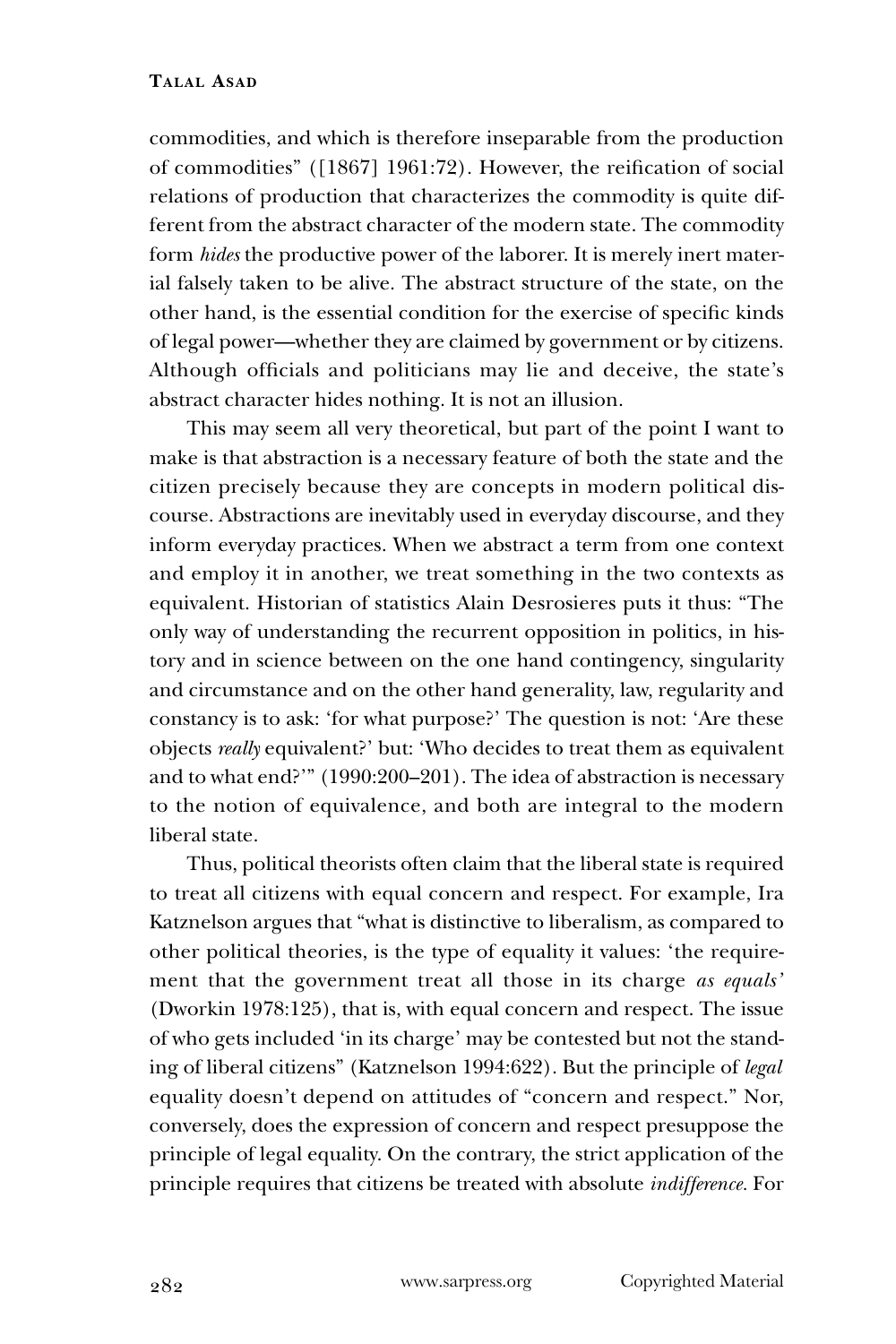only indifference enables citizens to be counted as equivalents. Yet, when individuals are treated as *really equivalent,* a bureaucrat may judge them as he pleases. In other words, when faced with *substitutables* from among whom he has to choose, his choice is by definition completely free and therefore uncertain. He may tend to choose a white over a black in the United States, a Muslim over a Copt in Egypt, a Jew over an Arab in Israel—so long as, in each case and on every occasion, the pair are representable as "equal" in the sense of being *the same.* Only a tally of the choices reveals the structure of bias in the statistical sense against a political category that is taken by critics to be *different.* (For example, of immigrants applying for French citizenship in 1997, 35 to 50 percent of Africans did not qualify, compared with 20 percent of North Africans and 8 percent of southern Europeans.)<sup>2</sup> The uncertainty of choice is expressible in probabilities, but even the statistical structure of bias does not prove that a biased decision was made in a particular case. To determine *that* probability, a profile of decisions must be constructed for each bureaucrat.

If it is the case that people in society are never homogeneous, that they are always constituted by different memories, fears, and hopes, that they have different histories and live in different social-economic conditions, then the official who chooses or judges may be held accountable for who, how, and why he categorizes. But the act of categorizing always involves abstraction from one context and its application to another context—and it is always, in a sense, uncertain.

Equality, generality, and abstraction thus rest on uncertainty. They define the margins of the state, where immigrants abstract themselves from one "national body" and seek to enter another, where they are aliens and where they confront officials who apply the law.

Let us take France, with its intense political demands to reject elements of "foreignness" from the national body. The suspicion these demands encourage among officials and the powers given to them to pursue their suspicion whenever it is aroused make for uncertainty about who can be a national. Here is a case reported in a recent article:

Jacques R was annoyed back in 1995 when he left his identity card in a jacket that he had sent to the cleaners, but he wasn't worried; he thought that he could pick up a duplicate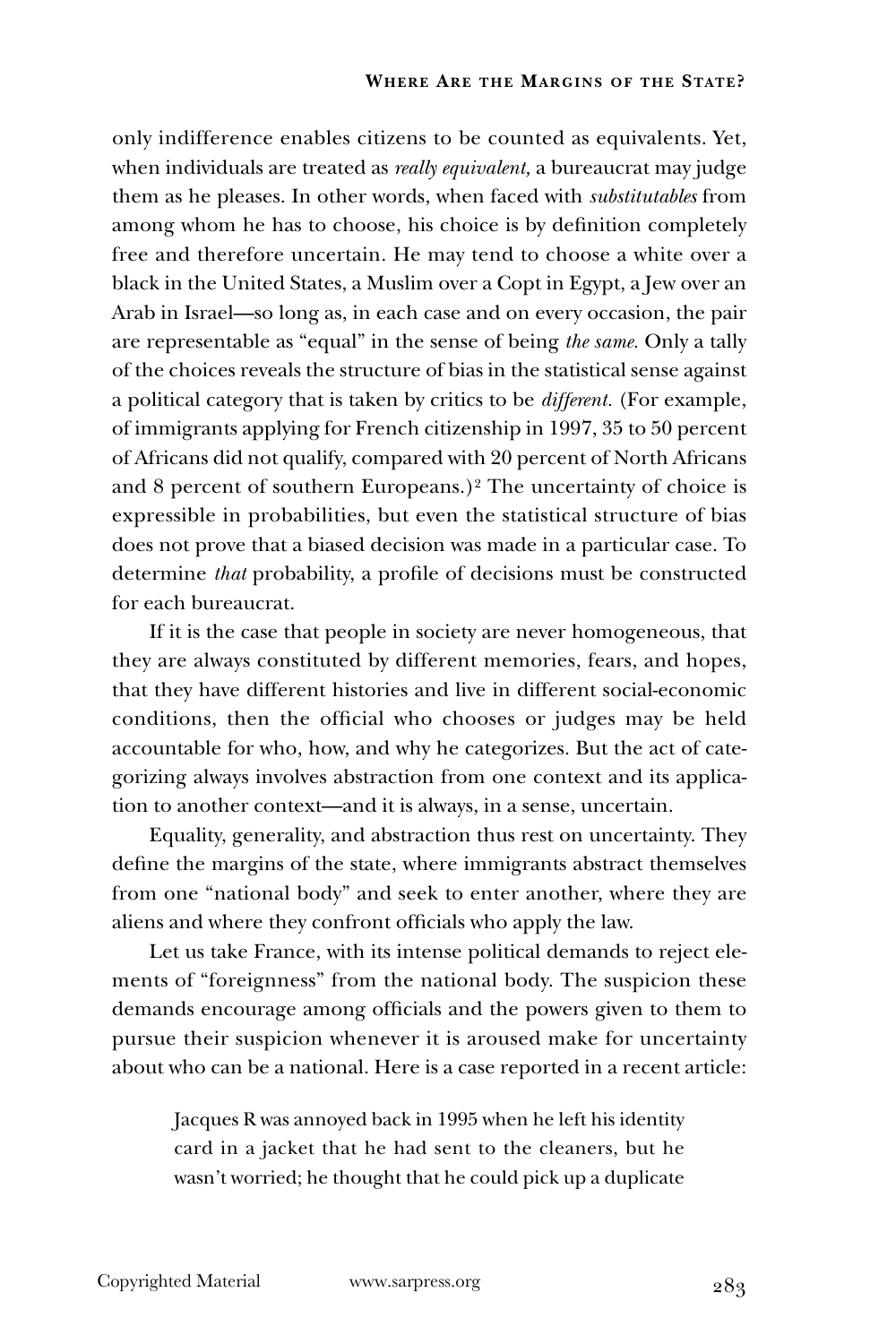card from police headquarters. To his surprise, the clerks asked him to prove that he was French, so the next day he returned with a pile of papers, and was even more surprised when they were immediately confiscated. He lost his temper, asked whether they thought he was a forger and told them again that he needed his ID card urgently. They assured him he would get it soon. Three months later, on Christmas Eve, he got a summons from the state prosecutor, which explained that in 1953 his father had been awarded French citizenship by mistake (Jacques had been born in 1954). As his father now counted as a foreigner and as Jacques had not applied for French nationality before the age of 18, he was not French either, and proceedings were under way to confirm this. The court later ratified the prosecutor's decision. Jacques was not French. He could not understand. He had always lived in France; he had studied there, had done his military service, married a Frenchwoman, and ran a shop. He had never been in trouble with the police, and had already renewed his ID successfully. Fortunately he was able to prove that he had lived in France for more than 10 years, and that the authorities had always considered him to be French, so he was entitled to right of abode at least. Two years later, the court accepted his plea and, at the age of 43, he at last became French. But his children, with their "foreign" father, lost their French nationality, and the family had to initiate legal proceedings to establish that the children too were entitled to right of abode. (Maschino 2002)

No one, the writer goes on, can now be sure of avoiding this treatment. The nationality law in France is not complicated. A person is French if at least one parent is French. Children born in France of foreign parents can opt to be French at the age of eighteen. People may also become French by naturalization. However, because only official documents can confirm the required facts needed to acquire French nationality, the possibility always exists that they are forged. So in recent years, officials have been told to follow the rules carefully to lessen the likelihood that immigrants will be able to circumvent the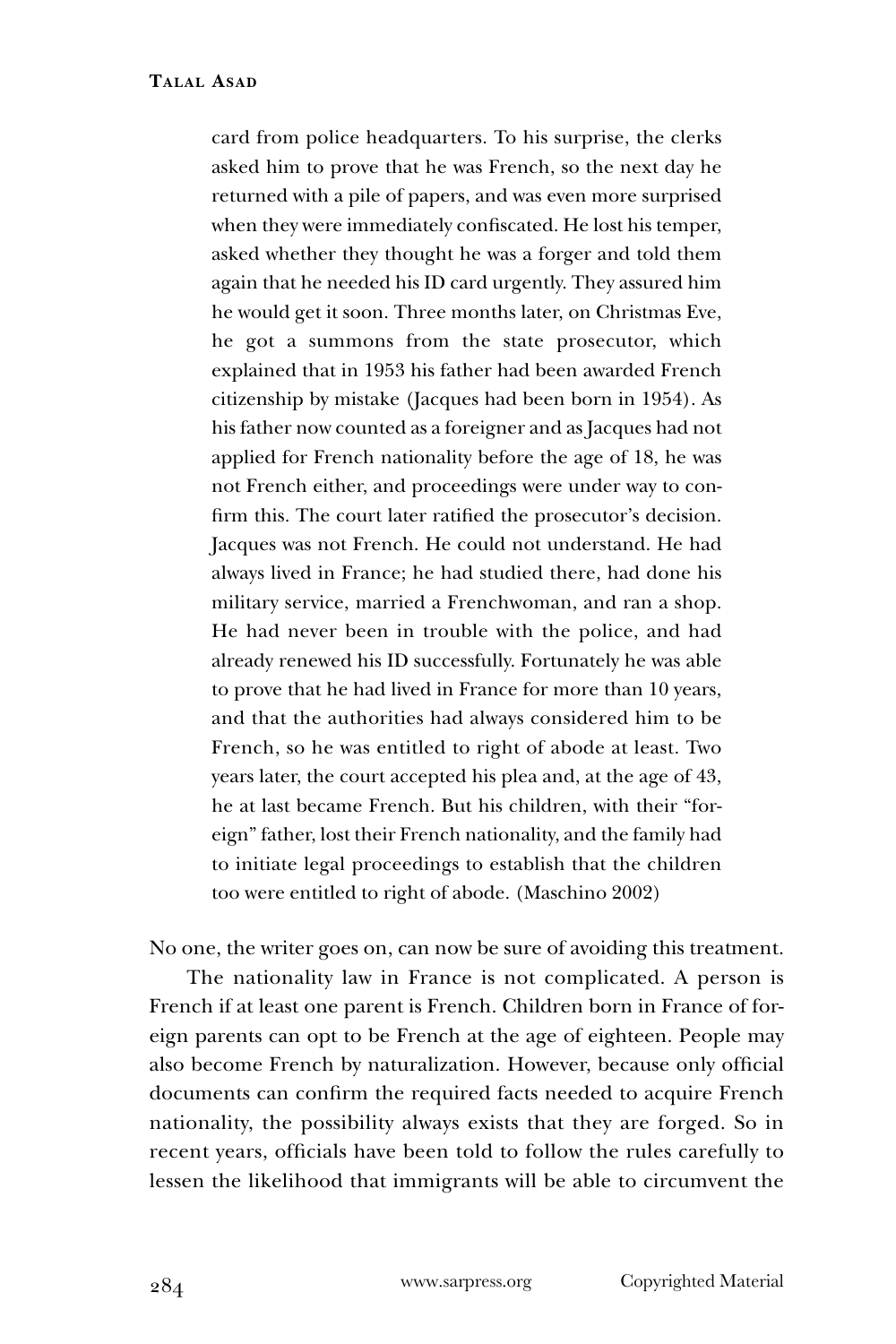law. Under these rules, the applicant must produce his or her own birth certificate and one for each parent and grandparent. He or she must also submit a *livret de famille* (an official document recording births and deaths in each family), as well as *livrets* of parents, in-laws, and grandparents, and marriage certificates for everyone. Finally, applicants must produce personal military service records and work testimonials. All these documents are essential before a certificate of nationality can be issued. The printed instructions that enumerate these requirements warn applicants that this is "a provisional list, to which other items may be added following an initial review of the application."

Now there is nothing *arbitrary* about any of this. The rules (an abstraction) are being strictly followed. Officials use the nationality law to defend the idea of "being French." At stake are the conditions necessary for the application of the law. The most important of these is the elimination of any suspicion of a material irregularity in an applicant's case. This calls for careful probing, the asking of personal questions that many people find offensive (What kind of food do you normally eat [or language do you normally speak] at home? Who are your friends? Why do you wear that headscarf?).3 Particular officials use particular words in particular places in obedience to the rules and to the state's law (an abstraction).

Suspicion (like doubt) occupies the space between the law and its application. In that sense, all judicial and policing systems of the modern state presuppose organized suspicion, incorporate margins of uncertainty. Suspicion is like an animal, "aroused" in the subject, it covers an object (a representation or person) that comes "under" it. Suspicion seeks to penetrate a mask to the unpleasant reality behind it: the unauthorized creation of an authorizing document, a hidden motive to commit a crime, a latent disease, a terrorist in disguise. Suspicion initiates and is an integral part of *an investigation,* and the investigation ends when suspicion is put to rest—when a "reasonable" person comes to a conclusion, one way or the other, on probable evidence. Suspicion opposes and undermines trust (Khan 2002).

It is worth remembering that the origins of the modern (secular) state are connected to the concern for agreement among "reasonable" men and thus to the creation of a margin to which "religion" (and other forms of uncertain belief) properly belonged.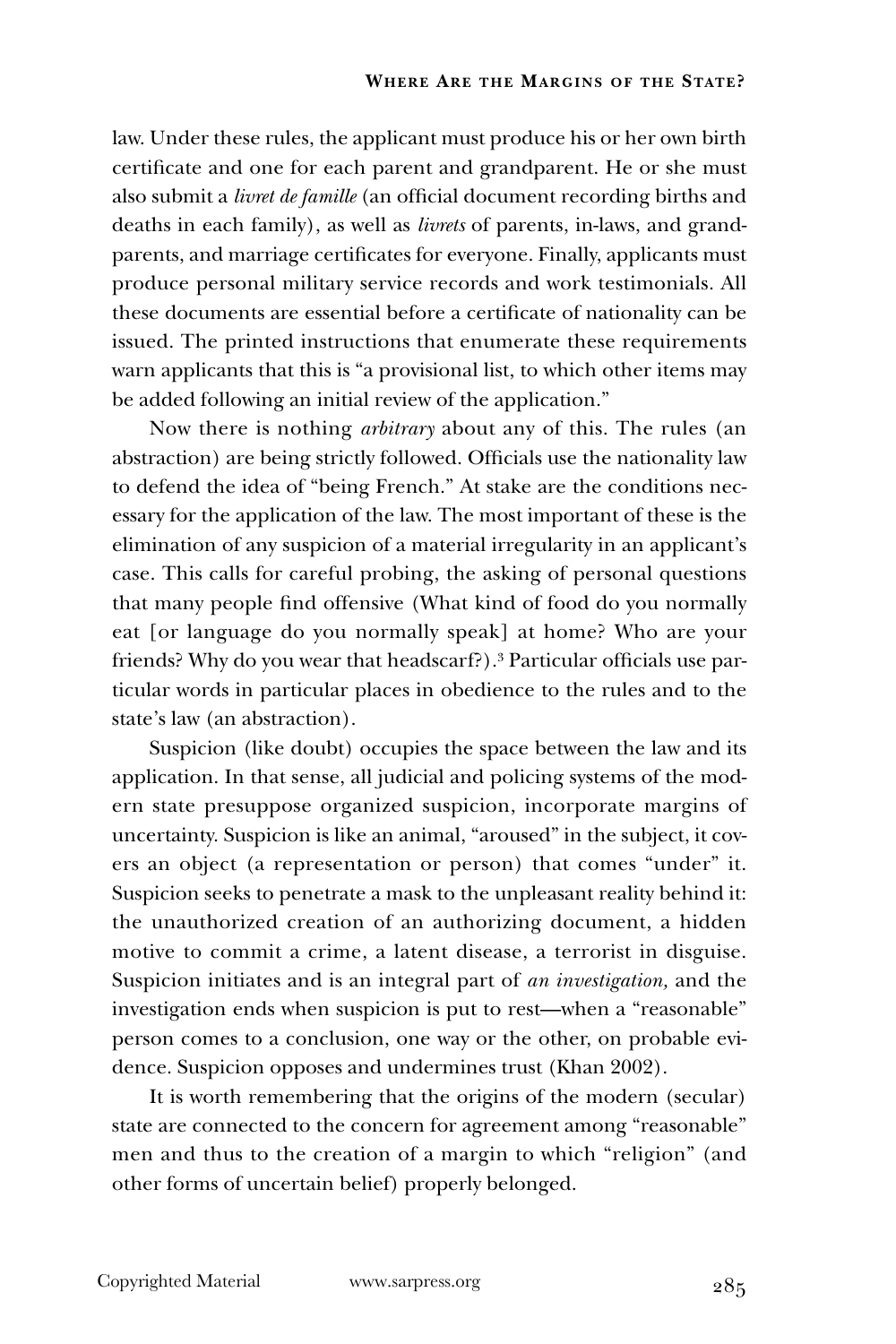The truths of religion and morality, so it was argued in the sixteenth and seventeenth centuries, could not be known for certain. This position was not confined to religious skeptics. Even religious believers like Locke could point to an important fact: that political conflicts over religious doctrines appeared to be incapable of final solution by rational means, whereas everyone could agree that such things as social unrest and political persecution were sources of harm to life, limb, and property in this world. In delimiting the realm of legitimate politics so Locke and others reasoned—let us therefore attend to the harms of this world about which we can all be certain, rather than the harms of the next world, on which we shall never agree.<sup>4</sup> The plausibility of this argument was important in facilitating the subordination of the religious domain to the practical and ideological power of the early modern state.

By the twentieth century, however, it became increasingly evident that the truths not merely of the hereafter but also of this world are not knowable with certainty. Society, in particular, is increasingly constructed, apprehended, and represented by statistical probability. Yet, this has not resulted in arguments for excluding social and psychological facts from the realm of legitimate politics or the administrative activity of the state. On the contrary, what we find is increasingly widespread argument over how knowledge of a commonly shared social world is to be politically interpreted, and therefore how aspects of that world are to be defended or changed. The fact that these arguments—just like seventeenth-century theological arguments—seem to be incapable of being rationally concluded is no longer regarded as a good reason for declaring them "outside politics." In modern liberal societies, public arguments over the economy, racial discrimination, multiculturalism, medical ethics, pornography, gender identity, religious education, and a host of other questions are not only endless, they are each carried out through statistical discourses in which figures and their meanings are presented and contested and policies formed. Certainty gives way to contestable estimates of probability. Does the margin therefore now pervade the entire state?

This wonderful collection of articles sensitizes us to such questions. By analyzing in different ways the margins of the modern state where uncertainty obtains, they make us aware that "the modern state" does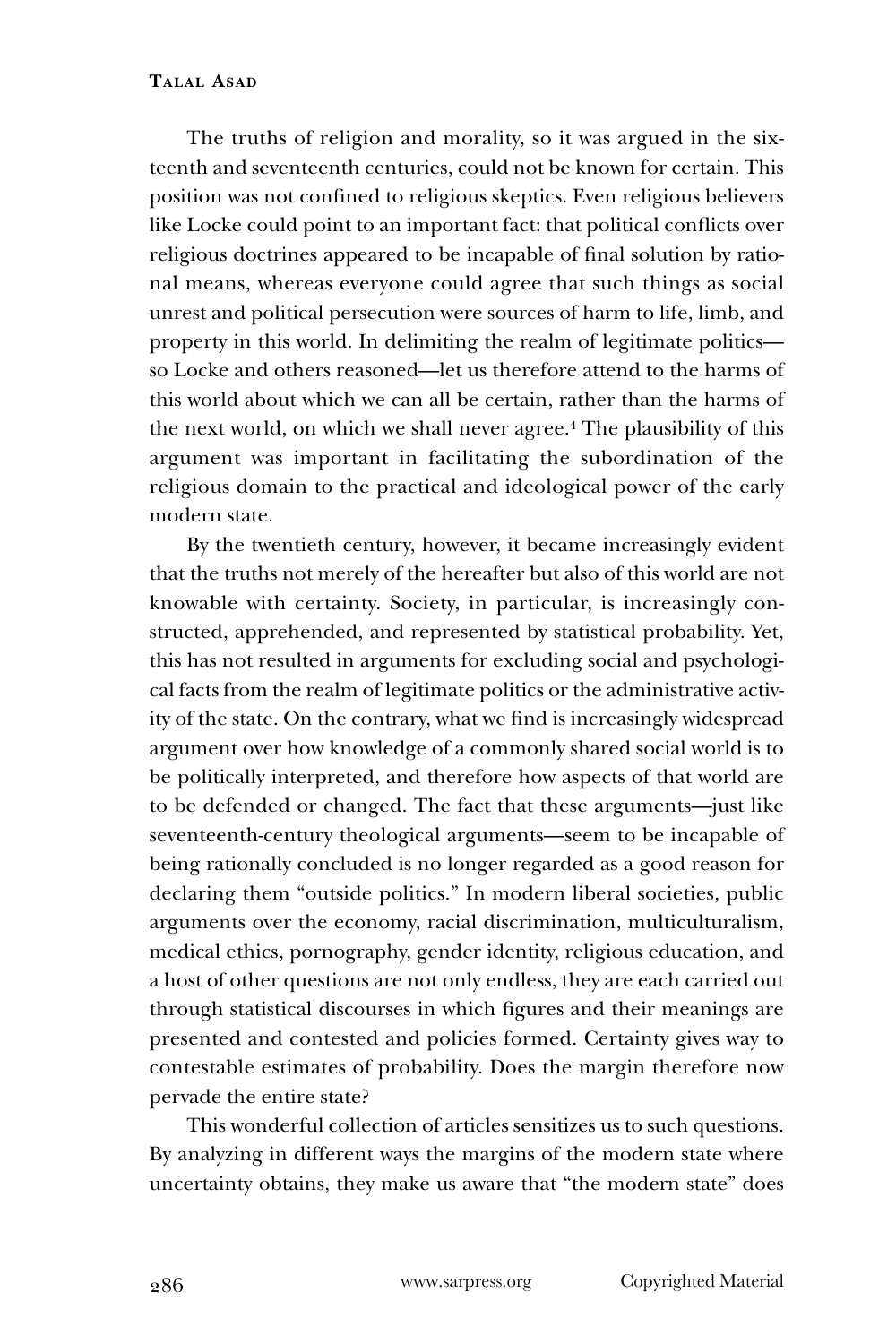not always possess the firmness that many commentators assume to be essential to it. Veena Das, in her brilliant contribution, alerts us to the uncertainty of legal rules: Does a written rule apply in a particular case, and if so, how should it be applied to practice? Does the rule conflict with other rules, and if so, how can they be reconciled? Where does the authority of laws lie? The answers to such questions, to the doubts generated by them, must be given authoritatively—that is to say, *from beyond the written rules.* It is this *alien* authority and not the written rule itself that constitutes the law of the state. The authority of the law seeks to make things *definite* within the continuous flow of uncertainty by imposing itself from outside, as Freud would say. In liberal democracies, the theory is that citizens make the law their own by collectively willing it. But *authority* is always prior to acts of submission, whether they are coerced or consented to. The *force* of the law therefore derives from beyond the general will of citizens.

Das's sensitive discussion of the illegibility of legal rules seems to get to the heart of the question of how we can best conceive of the margins of the state. Her answer, in effect, is this: In order to identify the margins of the state, we must turn to the pervasive uncertainty of the law *everywhere* and to the arbitrariness of the authority that seeks to make law certain.

This brings me to my final comment. As a mode of addressing social uncertainties, statistical arguments are now widely used in administration, legislation, and the judiciary. The language of statistics has become integral to the modern mode of government, which has learned to thrive on probabilities and risks—that is to say, on marginal spaces. That is why—as Das has argued—the entirety of the state is a margin. Or rather, the sovereign force of the law is expressed in the state's continual attempts to overcome the margin.

#### **Notes**

1. The comments that follow rely on Quentin Skinner (1978).

2. See Maschino (2002). The ministry subsequently stopped mentioning the country of origin of unsuccessful applicants.

3. "It is not unusual for clerks to ask personal questions designed to detect 'foreignness.' A barrister of North African origin was asked how many times she ate couscous, whether she often visited Morocco, what nationality her friends